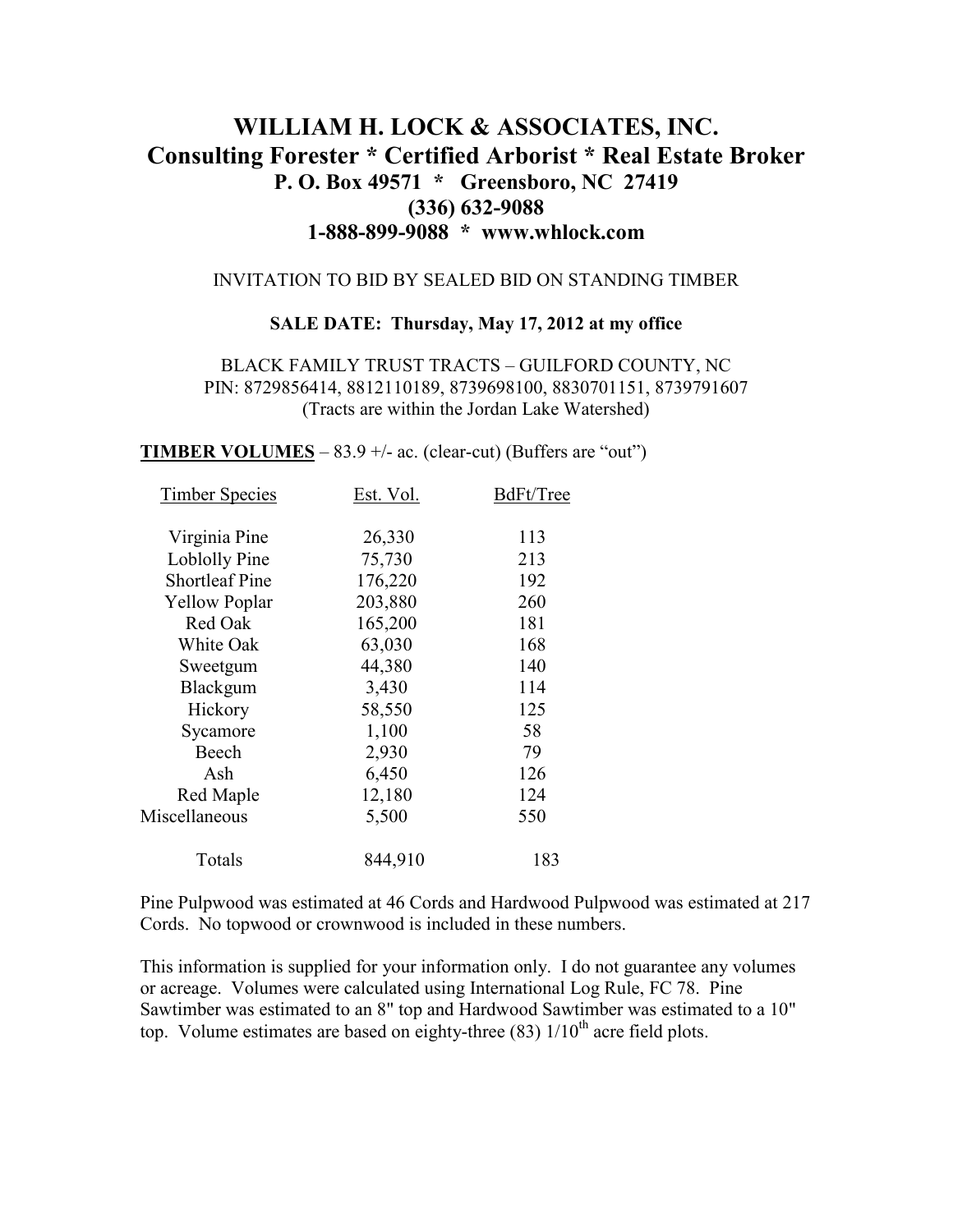Page Two Black Family Trust Tracts - Timber Sale Sale Date: Thursday – May 17, 2012 at 11:00 am at my office

# **LOCATION:**

These tracts are located in the southeast quadrant of Guilford County adjoining Wild Turkey Road, Coble Church Road, and Dusty/Black Road respectively. See attached location maps.

### **BIDS:**

The Black Family Trust Tracts are being sold as one lump sum sealed bid combining all three parcels into one bid. Bids will be accepted by **regular mail** if received by 5:00 pm on Wednesday, May 16, 2012 **OR** bids will be accepted by **email at (whlock@whlock.com), telephone (336-632-9088), fax (336-632-9088), or in-person** at my office until 11:00 am on Thursday, May 17, 2012. At 11:00 am on Thursday, May 17, 2012 all bids received will be recorded. The successful bidder will be notified within 24 hours of the bid openings. A 10% deposit may be requested to be delivered to William H. Lock & Associates, Inc. within 72 hours of the bid opening. The balance of the sales price is to be delivered at the sale closing which should occur on or before May 31, 2012. The seller reserves the right to refuse or accept any and all bids. Seller will consider all bids. The seller will be responsible for the timber deed preparation, revenue stamps if recorded, and forestry consultant fees. The buyer will be responsible for all other closing costs. The attorney may charge a small closing fee for handling the funds and disbursing the monies. A \$1,000 performance deposit will be payable at closing and held in a non-interest bearing trust account until satisfactory completion of logging. The performance deposit does not limit the buyer's liability.

# **PLACE OF SALE:**

The timber sale will be held at the office of William H. Lock & Associates, Inc. in Greensboro, NC. The office address is 375 S. Swing Road, Greensboro, NC 27409. Telephone and Fax: 336-632-9088; Email: whlock@whlock.com

### **CONDITIONS OF SALE**:

1. The Buyer shall have 24 months from the date of the timber deed to cut and remove all merchantable timber within the "Sale Areas". The tracts are within the Jordan Lake Watershed. "Out" areas, including creek buffers, have been painted blue. No blue painted trees and no trees within the blue painted zones are to be harvested. Buyer agrees to abide by all necessary regulations pertaining to this particular watershed and all other applicable rules and regulations pertaining to timber harvesting.

2. The Buyer shall access the tract from their adjoining paved roads and/or farm paths leading into the parcels. All access routes will need to be installed and/or maintained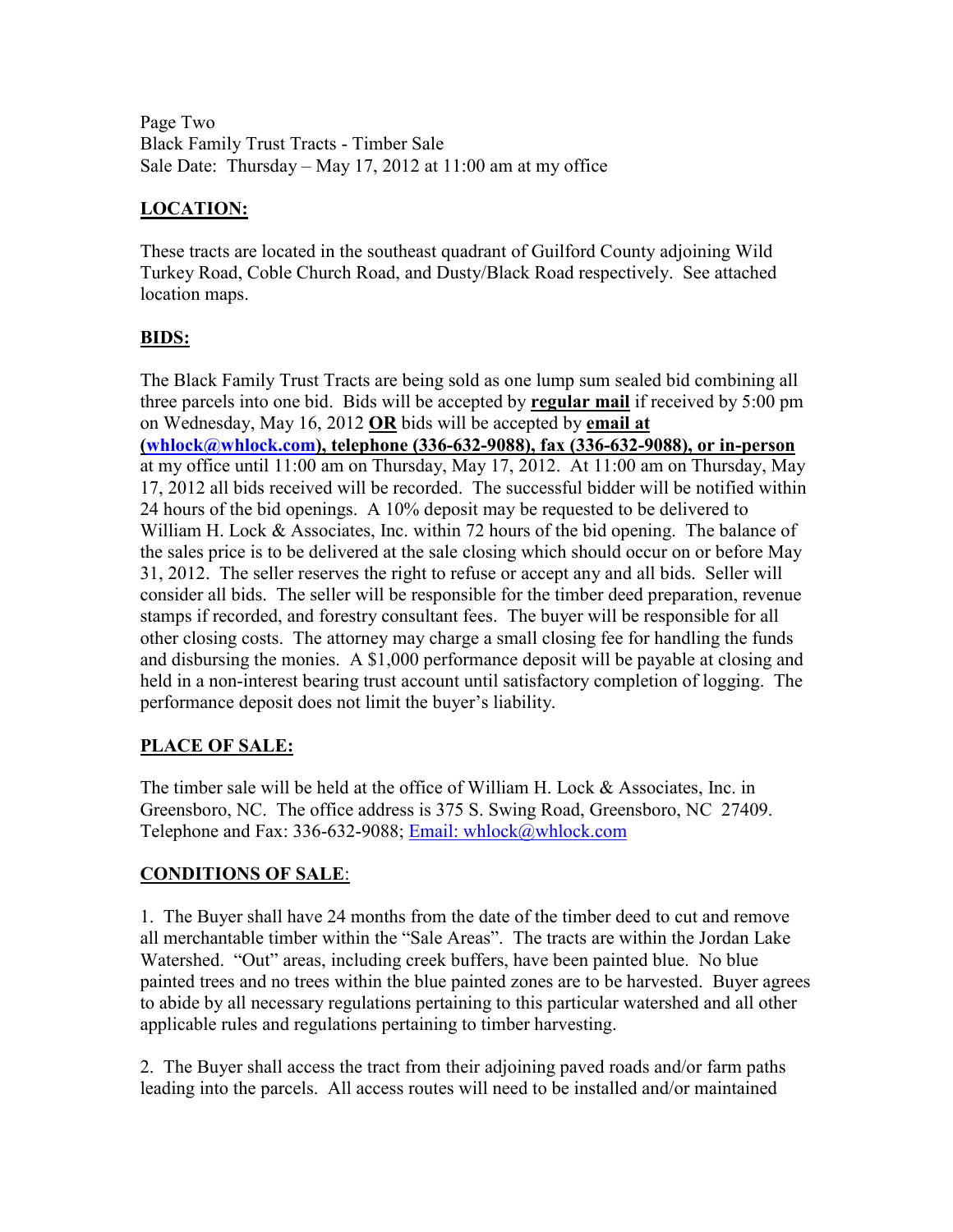Page Three Black Family Trust Tracts - Timber Sale Sale Date: Thursday – May 17, 2012 at 11:00 am at my office

according to all North Carolina Best Management Practices, Forest Practice Guidelines, Jordan Lake rules, and any applicable river basin rules. Any existing roadways must remain open and passable by ordinary traffic at all times. The roadways must be left in similar condition at the completion of the harvesting operation as they were at the beginning of the harvesting operation. Call W.H. Lock if questions concerning access routes.

3. The Buyer is responsible for maintaining a clean site. No equipment parts, trash, tires or other debris shall be left on the property. It shall be the Buyer's responsibility to clean up any hazardous material or chemical waste spills including but not limited to Diesel Fuel, Hydraulic Fluid, Machine Oil, and/or Gasoline upon the subject property. Responsibility will include any required remediation including but not limited to the removal of contaminated soils.

4. Harvesting operations must not interfere with any farming operations and farming operations must not interfere with any harvesting operations. Decking, loading or hauling will not be permitted in any existing open fields or pastures immediately adjacent to the timber unless approved by William H. Lock & Associates, Inc. If approved, open areas must be free of logging debris, smoothed when completed, and re-seeded if necessary. All loading decks and truck parking areas must be reseeded when the harvesting operation is completed.

5. The Buyer is responsible for following all Federal, State, and local regulations regarding timber harvesting activities. If required, Buyer is responsible for obtaining any necessary permits or licenses required for timber harvesting. All logging operations must conform to North Carolina Best Management Practices, Forest Practices Guidelines, Jordan Lake Watershed rules, and any applicable river basin rules. In the event that a non-compliance situation is identified on the tract as a result of the harvesting operation, William H. Lock & Associates, Inc. will have the express right to suspend the harvesting operation until the situation is brought into compliance. No trees or other logging debris shall be left in or across the property boundary, sale cutting lines or access roads and paths.

6. All necessary property lines and corners have been marked with pink flagging. No flagged or painted trees denoting the property and/or sale boundary shall be cut and no trees outside the boundary lines shall be cut. If trees marking the property lines or sale boundary are cut, North Carolina timber trespass laws may apply. No trees shall be cut to fall on a neighboring landowner's property or where potential damage may occur. If existing property corners are damaged or removed as a result of the harvesting operation, Buyer agrees to replace the markers at the correct surveyed location at their own expense.